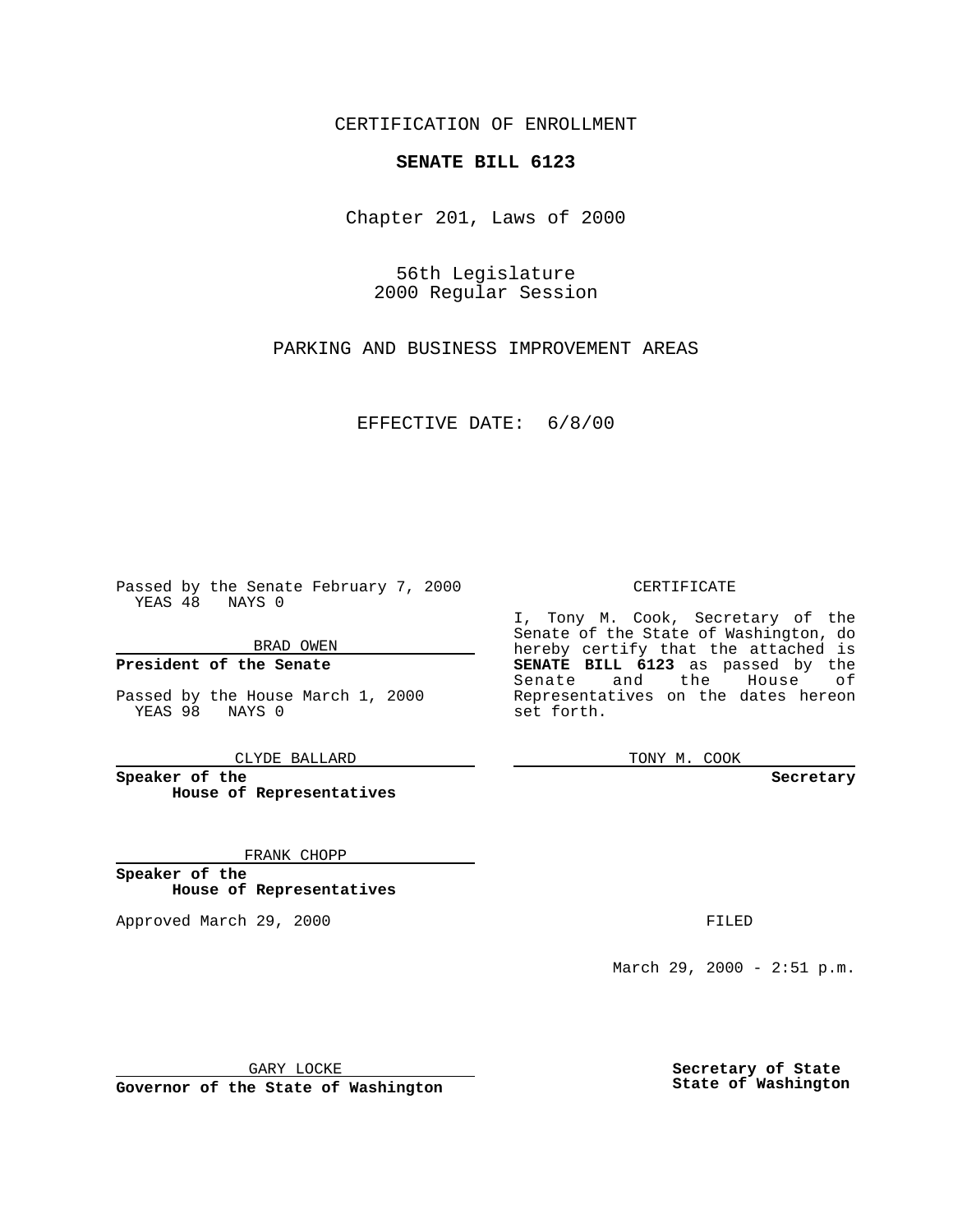## **SENATE BILL 6123** \_\_\_\_\_\_\_\_\_\_\_\_\_\_\_\_\_\_\_\_\_\_\_\_\_\_\_\_\_\_\_\_\_\_\_\_\_\_\_\_\_\_\_\_\_\_\_

\_\_\_\_\_\_\_\_\_\_\_\_\_\_\_\_\_\_\_\_\_\_\_\_\_\_\_\_\_\_\_\_\_\_\_\_\_\_\_\_\_\_\_\_\_\_\_

Passed Legislature - 2000 Regular Session

**State of Washington 56th Legislature 2000 Regular Session**

**By** Senators B. Sheldon, Wojahn, Swecker, Franklin and Kohl-Welles

Read first time 01/10/2000. Referred to Committee on State & Local Government.

 AN ACT Relating to sponsorship of public events by parking and business improvement areas; and amending RCW 35.87A.010.

BE IT ENACTED BY THE LEGISLATURE OF THE STATE OF WASHINGTON:

 **Sec. 1.** RCW 35.87A.010 and 1993 c 429 s 1 are each amended to read as follows:

 To aid general economic development and neighborhood revitalization, and to facilitate the cooperation of merchants, businesses, and residential property owners which assists trade, economic viability, and liveability, the legislature hereby authorizes all counties and all incorporated cities and towns, including unclassified cities and towns operating under special charters:

 (1) To establish, after a petition submitted by the operators responsible for sixty percent of the assessments by businesses and multifamily residential or mixed-use projects within the area, parking and business improvement areas, hereafter referred to as area or areas, for the following purposes:

 (a) The acquisition, construction or maintenance of parking 18 facilities for the benefit of the area;

(b) Decoration of any public place in the area;